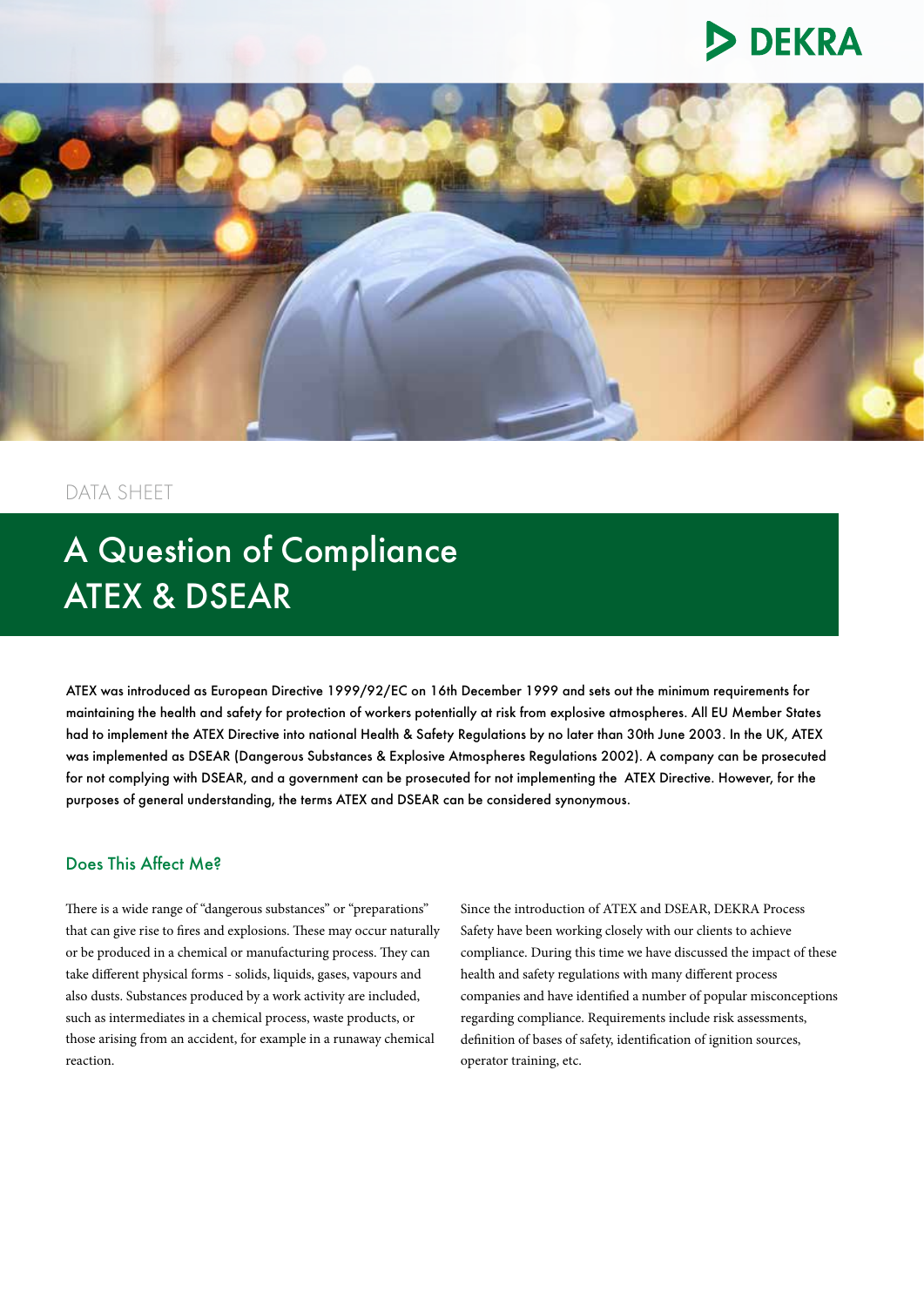## The Most Frequent Compliance Misconceptions?

#### *My electrical equipment is already compliant*

ATEX / DSEAR requires that both electrical and non-electrical equipment be certified for use in explosive atmospheres. Therefore mechanical components need to be assessed in line with current best practice. In addition, the electrical equipment that was suitable on installation should be examined at regular intervals to ensure that it is still compliant.

#### *Doesn't apply as my processes are not at ambient conditions*

ATEX applies to explosive atmospheres occurring at atmospheric conditions however the Chemical Agents Directive (CAD) and DSEAR cover both elevated temperatures and pressures. Explosive atmospheres are most often the result of an unplanned escape of combustible substances. Once these are released to the atmosphere, they can be deemed to be at ambient temperature and pressure irrespective of their process conditions in confinement.

#### *Our electrical-instruments engineer is dealing with it*

In many companies, the site electrical or instrument engineer has become the project leader for ATEX / DSEAR compliance, particularly as they have experience of area classification. In the past when area classification related only to electrical equipment, this would have been acceptable. However area classification is just one part of the legislation, as ATEX / DSEAR specifically refers to other ignition hazards such as electrostatic spark discharge, in addition to electrical and mechanical ignition sources. There is also a requirement to conduct risk assessments of nonelectrical (commonly called 'mechanical' equipment) with regard to explosion safety and additionally to conduct a chemical reaction hazard assessment if the company processes or handles reactive chemicals. This can also include unstable substances such as organic peroxides which can spontaneously ignite if heated above (and sometimes even below) their ambient SADT (self-accelerating decomposition temperature).

This is specifically a requirement of the CAD which is incorporated within DSEAR in UK legislation. It is unlikely that the electrical or instrument engineer alone will have the necessary skills to demonstrate ATEX / DSEAR compliance and therefore it is advisable to utilise in-company skills and outside resources as appropriate.

*Material Safety Data Sheets (MSDS) contain all the data I need*

In order to complete an effective assessment of explosion risks as required by ATEX / DSEAR, an operating company must understand the flammability properties of the materials it handles.

Most MSDS don't contain any explosivity or flammability data in respect to dusts so full reliance on them to demonstrate compliance may result in failure. A company must have accessible flammability data relating to its materials, processes, and operational conditions and not just rely on generic explosivity data.

## Employer Obligations

The implications of the ATEX/DSEAR regulations are for the employer to ensure the health and safety of their staff, and anyone else who could potentially be at risk, by taking all organisational and/or technical measures to prevent the formation of explosive atmospheres. Additionally, where the nature of an activity precludes this, remove any sources of ignition and mitigate the detrimental effects of an explosion.

Where necessary these measures must be combined and/or supplemented by measures to prevent the propagation of explosions. This can be summed up in DEKRA Process Safety's 'Three Rules of ATEX/DSEAR':

- 1. Do not have a flammable atmosphere, but if you do…
- 2. Do not ignite it, but if you do…
- 3. Do not hurt anyone.

## The Path to Compliance

The employer's obligations under ATEX / DSEAR are clearly stated, however the implications to their site are not always understood. Practitioners need to undertake an explosion risk assessment and hazardous area classification. They need to ensure, not only that their equipment meets the safety standard for the zone in which it is used, but also provide suitable warning signs with adequate documentation such as an Explosion Protection Document (EPD).

For further advice, talk to us as we have undertaken ATEX/ DSEAR audits for many UK and international companies and developed specific techniques and competencies to help ensure compliance.

Would you like to get more information?

Contact Us